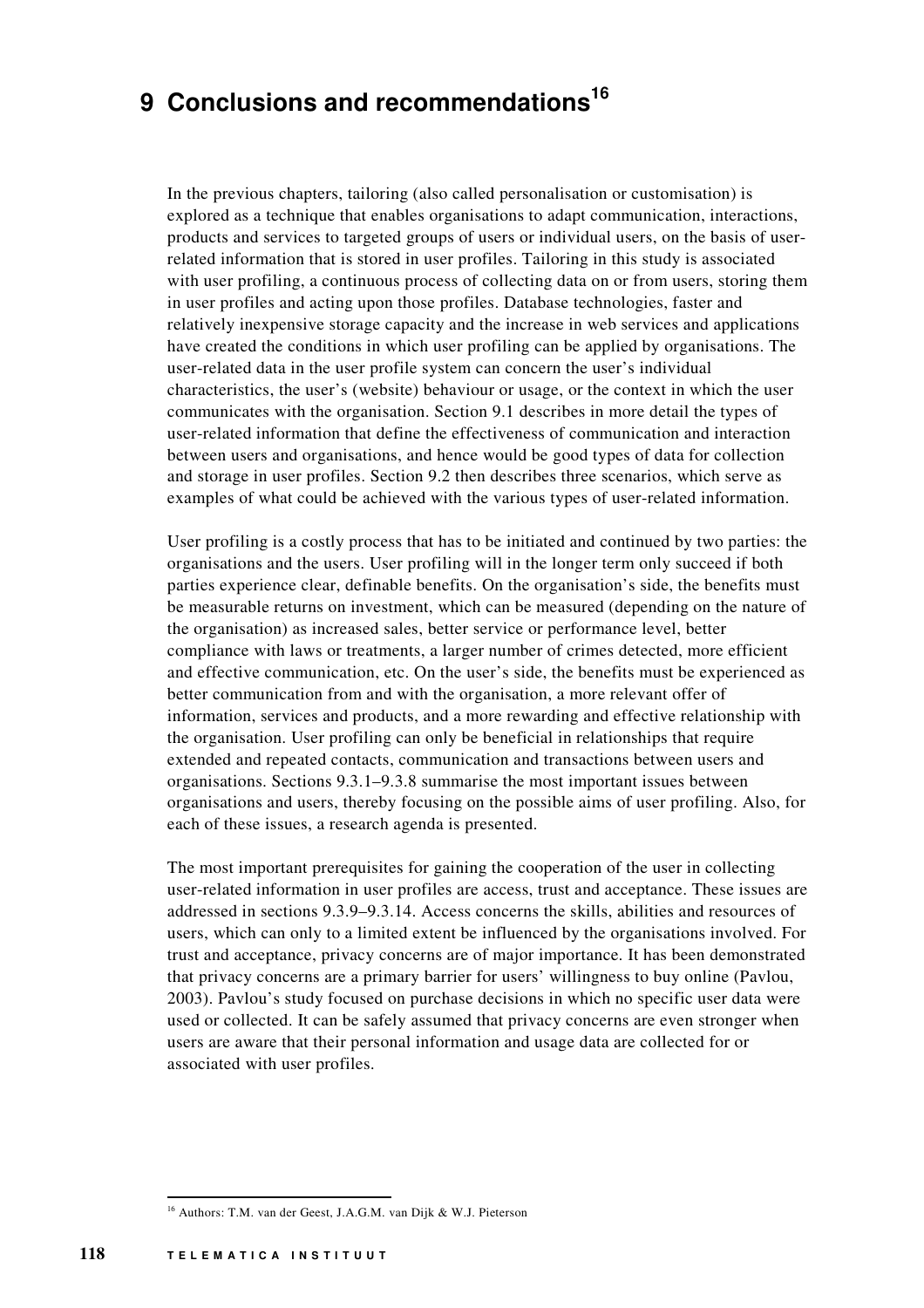Privacy concerns might be smaller when the user profiling systems are only collecting information to find patterns at group level rather than at individual level. They are also related to the type of organisation the user is dealing with and the trust the user has in that organisation and its goals. Some organisations are more trustworthy, or have a shared interest with the user, whereas others collect user-related information for their own profits and benefits. Personalisation of online interaction and communication can only succeed if the privacy concerns of users are addressed and the system strikes a good balance between the wish to collect personal information and the threat of privacy infringements. Sections 9.4.1–9.4.5 focus on the most important limitations and constraints of user profiling.

## **9.1 Types of user-related information**

Chapter 1 offered a framework to describe and analyse user profiling from both an organisation and a user perspective. User profiling is an ongoing process between organisations and their citizens, clients and customers. It is not only influenced by the parties involved and the communication, interaction and transactions between them, but also by factors in the context, such as events that are covered by the media and experiences of users in situations other than the contacts with the organisations.



*Figure 9.1: The Framework of user profiling*

The definition of a user profile that has been used throughout this report is slightly different from the definition used in previous Alter Ego documents (Telematica Instituut & IBM, 2004b). This report used the following definition:

*A user profile is a (structured) data record, containing user-related information including identifiers, characteristics, abilities, needs and interests, preferences, traits, and previous behaviour in contexts that are relevant to predicting and influencing future behaviour.*

A user profile can contain various types of user-related information. On the basis of theories and studies of communication, interaction and transaction between users and organisations, as presented in the previous chapters, we consider the following types of user-related information to be relevant to user profiling (figure 9.2).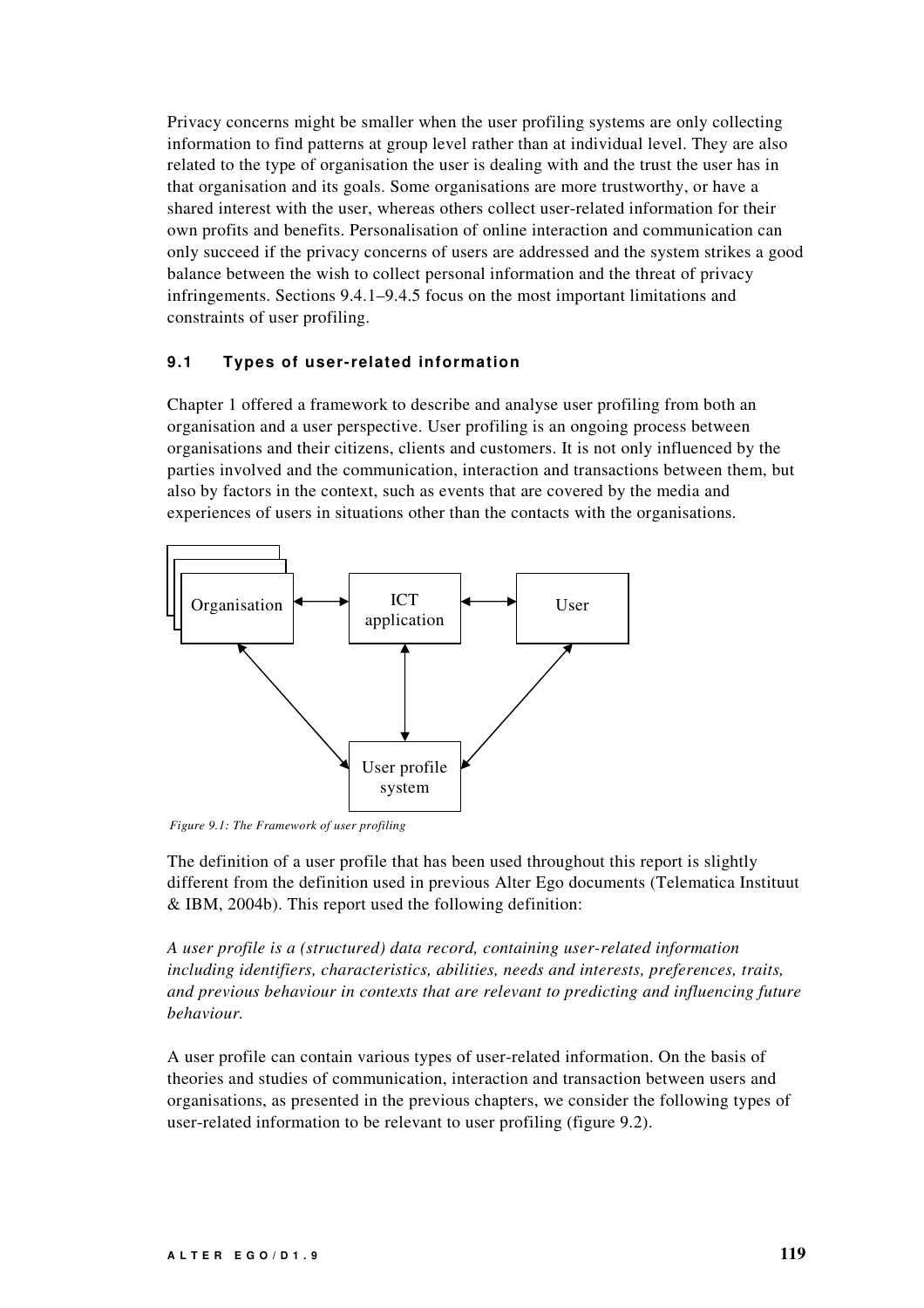| I Am          | $\blacktriangleright$ ID: name, date of birth, address, fiscal/social security number,                         |
|---------------|----------------------------------------------------------------------------------------------------------------|
| $I$ Am+       | $\rightarrow$ <b>Demographics:</b> gender, ethnicity, nationality, household, occupation,                      |
| $\vert$ I Can | $\blacktriangleright$ Abilities: strategic, informational, instrumental, digital, physical, linguistic skills, |
| I Know        | $\blacktriangleright$ <b>Knowledge:</b> education, experience, ICT, topic, context,                            |
| I Do          | $\blacktriangleright$ <b>Activities:</b> work, position,                                                       |
| I Use         | Devices, media: computer (usage), TV, newspaper, websites, surfing behaviour,                                  |
| I Have        | $\blacktriangleright$ <b>Resources:</b> income, possessions, purchases,                                        |
| I Want to     | $\blacktriangleright$ Usage goals: specific information, products, services, entertainment,                    |
| I Prefer      | Preferences: taste, lifestyle, hobbies, interests, ratings,                                                    |
| I Believe     | $\blacktriangleright$ <b>Attitudes:</b> beliefs, values, expectations, moral, ethical, political,              |
| $I Am++$      | $\blacktriangleright$ <b>Traits (personality):</b> analytic, motivational, trusting, risk-taking,              |
|               |                                                                                                                |

*Figure 9.2: User-related information for user profiles*

At the top of the list in Figure 9.2 are the types of user-related information that are relatively easy to acquire or collect. They are relatively stable. More to the bottom of the list are the types of user information that can only be inferred from users' activities or that need to be provided by the users themselves. They can change relatively easily over time and can be strongly influenced by the users' experiences and events in the real world.

We do not claim that this list with types of user-related information is final. Organisations with specific goals might need very specific information about their audiences. In the next section we will describe what aims organisations can achieve with the various types of user-related information, in the form of three scenarios.

# **9.2 Aims and types of user profiling: Three examples**

In chapter 1, we presented three aims that organisations could have to initiate, produce and maintain a user profile system.

# Aim  $1$ <sup>.</sup>

# **Making the communication between organisation and user more efficient (minimal option) and more effective.**

# Aim  $2$ .

**In addition to making the communication more efficient and effective, predicting the behaviour of users.**

# Aim 3:

# **In addition to making the communication more efficient and effective and on the basis of predicted user behaviour, influencing users in order to make them demonstrate desired behaviour (maximal option).**

Aim 1 has the most obvious benefits for users; aim 3 seems the most profitable for organisations. The resistance from users towards aim 3 user profiling is most likely the strongest.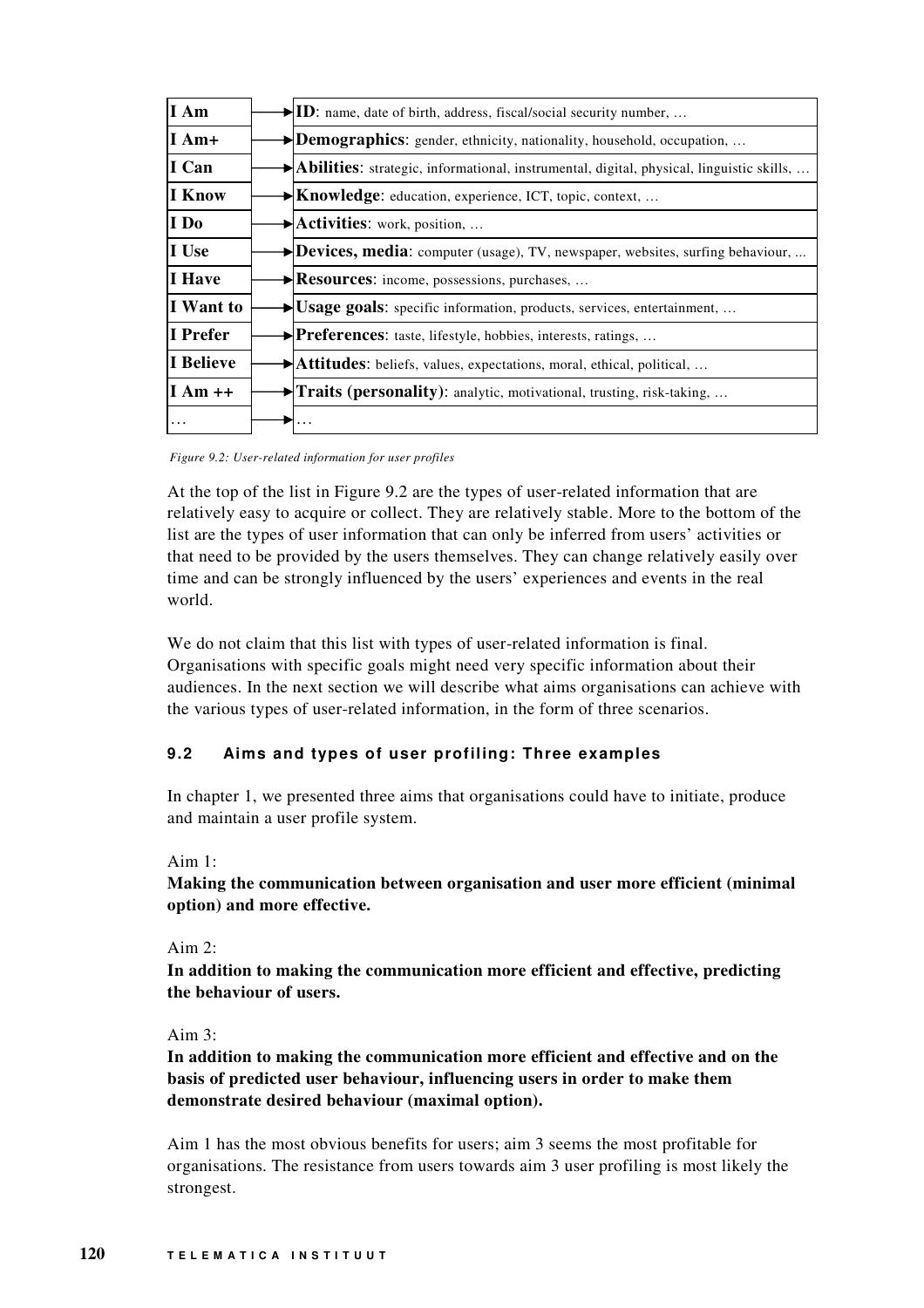Because different definitions and interpretations of user profiles and user profiling abound, we will formulate three imaginary cases of user profiling. They are situated in more or less familiar Dutch organisations, which for the sake of this description we will assume to be applying user profiling. The cases are not based on real data or real user profiling efforts of the organisations. The three cases are linked to the three aims that have been formulated above. The type of user-related information used in the example is indicated between brackets [ ].

#### **Case 1: the National Tax Department**

The National Tax Department is an example of a public organisation with a strong administrative nature. It has identification data on almost all adult citizens of a country, such as their name, address, date of birth and fiscal identification number [*I am*]. It also has information about their occupation, income and marital status [*I do*]. From the data that citizens provide, it could relatively easily make inferences about (for example) household composition, chronic diseases and disabilities of family members, or private home purchase and ownership [*I am +, I have, I do*]. Also, the Tax Department is authorised by law to collect information about bank accounts and other financial dealings of citizens.

The Tax Department could use the provided and inferred user-related data to make their communication with individual citizens more efficient and effective, both for the addressee and for the organisation itself. For example, all data that citizens provided on earlier occasions and the information that the Tax Department received about bank accounts could be pre-filled in the tax forms. The role of the taxpayer would change from provider of data into checker of data provided by the Tax Department (an example of aim 1 of User profiling). But the Tax Department could go beyond that. If, for example, the user profile shows that a taxpayer recently bought a house and surfed the Tax Department's web pages for information about tax deductions [*I use, I want to*], the Department could target the individual with tax-related information about deductible aspects of mortgages. The information could be tailored on the basis of the income data of the taxpayer (an example of aim 2 profiling). The Tax Department could even go further and combine the information it has on an individual taxpayer with information it acquires from credit card companies and car dealers [*I prefer*]. If the expenses and purchases of the taxpayer do not match his income, the Tax Department could start an investigation. In the end, this could lead to better compliance with the tax laws (aim 3 profiling).

#### **Case 2: the Big Retailer**

The fictitious Big Retailer in our second case collects information about the individual shopper's purchasing behaviour through personal customer cards. Through that card the Retailer knows the purchases that a particular customer has made over the years or the services that have been used [*I have, I prefer*]. For at least a part of its customer base, the Big Retailer can link the behavioural information to identifying data of the individual customer, such as name, address, postal code, or bank account number [*I am+, I have*]. The Retailer asks its customer to provide user profile information on its website, such as language preferences, special needs because of disabilities, computer experience, lifestyle, etc [*I can, I use, I prefer*]. To fill the user profile even more, the Big Retailer buys information from specialised data mining companies. Those companies collect data on households and individuals, for example about household composition, educational level, positions, private home ownership, lifestyle, purchases, media use, etc. [*I am+, I know, I have, I use, I prefer*].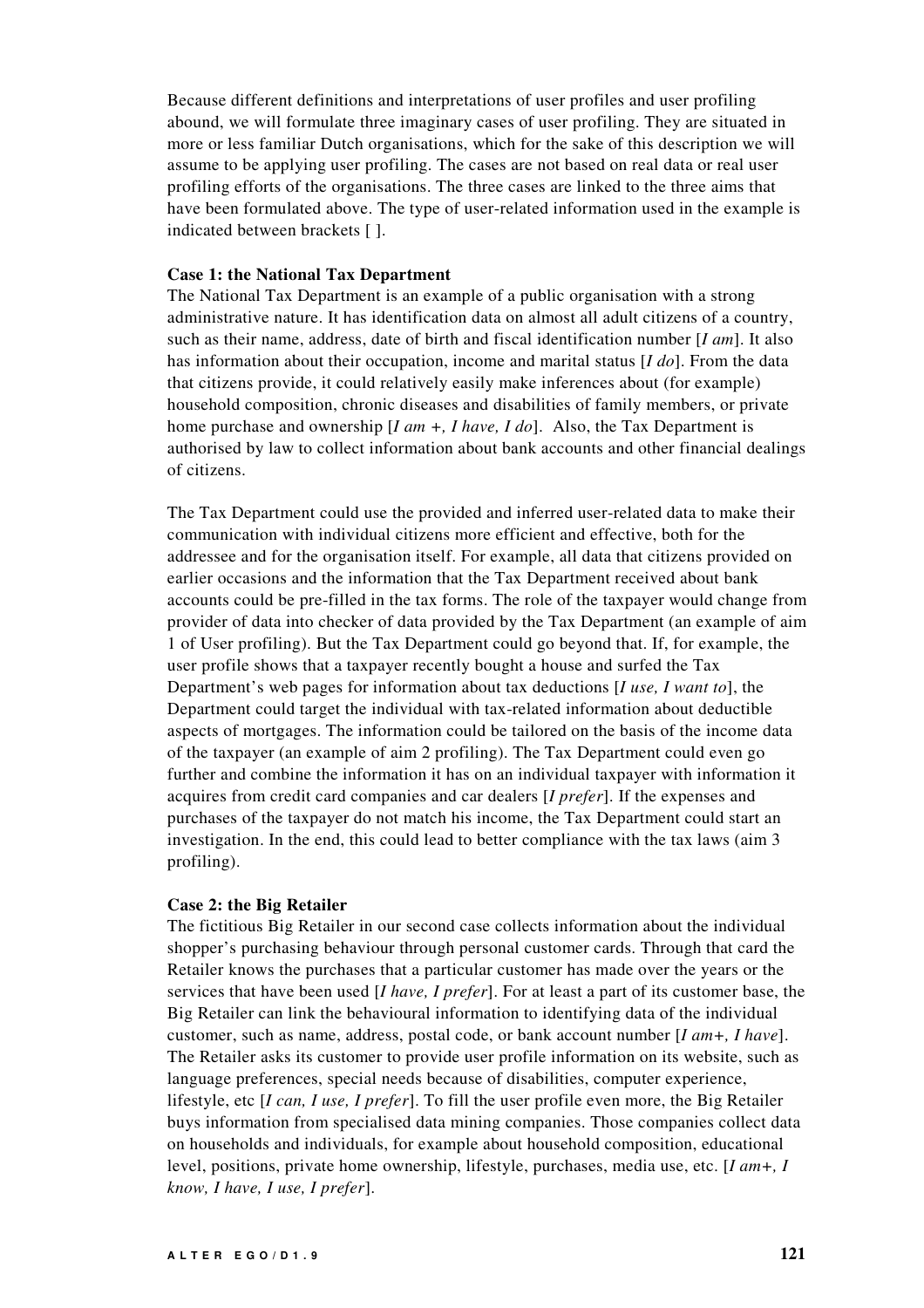The Big Retailer can use the user-related information to communicate more effectively with its customers. For example, an electronic folder with the special offers of this month could be translated into several languages, which would improve the relationship with non-Dutch speaking customers. Also, users with vision problems can get the information in a larger and easier-to-read font type (aim 1 user profiling). The content and layout of the electronic folder is adapted and tailored to what is known about the customers' previous purchasing behaviour, indicated preferences and lifestyle. For one customer the special wines on sale this month are presented conspicuously, whereas for another customer most attention is drawn to the reduced price of napkins and baby food (aim 2 of user profiling). And of course, the effectiveness of the tailored special offers is assessed through the customer card, which must be swiped through a card reader to receive the special bonus or reduced price (aim 3 of user profiling). In another fictitious case, the Big Retailer is notified by its user profile system that a specific long-time customer has bought on-line tickets for a circus show and has bought food and drinks for a large group of people. The user profile also shows that the valued customer does not own a car. To stress the special relationship with that particular customer, the Retailer makes a personalised offer for a discount taxi service on the day of the show.

#### **Case 3: the Healthcare Centre**

Our third (fictitious) case describes a large healthcare centre with various medical and paramedical disciplines present, such as family doctors, dentists, psychologists and dieticians. The Centre has cross-sector business ties with health insurance companies and care institutions such as hospitals and nursery homes. The information that the various care providers have on a specific client is combined in a user profile system. The care provider also buys user data from the Big Retailer and specialised data mining companies (cross-domain exchange of information). In our scenario, the Care Centre wants to use the information not only to communicate efficiently and effectively with and about individual patients, but also to predict patient behaviour and increase compliance with treatments.

The user profile of Ms X, an elderly single lady who recently developed diabetes, shows that her vision is rapidly deteriorating [*I am, I am+, I can*]. The Healthcare Centre sends her an electronic message to enquire whether she would like her information and bills printed or displayed in larger fonts (example of aim 1 user profiling). Also, the Care Centre brings to her attention that next month a non-profit organisation will be offering courses to people with deteriorating eyesight, aimed at learning how to use assistive technologies such as screen readers (example of aim 2 user profiling) [*I use*]. The data from the Big Retailer and the data mining company show that Ms X is a regular buyer of products that are particularly unhealthy for diabetes patients [*I have*]. Because it is unclear whether ms  $X$  is knowledgeable about the health risks of eating those products, her insurance company allows for two hours of consultation with a dietician [*I know*]. The Healthcare Centre proposes a meeting with the dietician at a time that ms X. has indicated as suitable for appointments, according to the information in her user profile [*I prefer*]. If she sticks to her risky eating habits after the dietary consultations, the insurance company will raise her premium because she has proven to belong to a specific risk group [*I believe, I am+++*] (aim 3 user profiling).

The three cases serve as an illustration of the application of user profiling and are based on the findings in this report. Therefore, we believe that these cases provide a realistic view on possible applications of user profiling.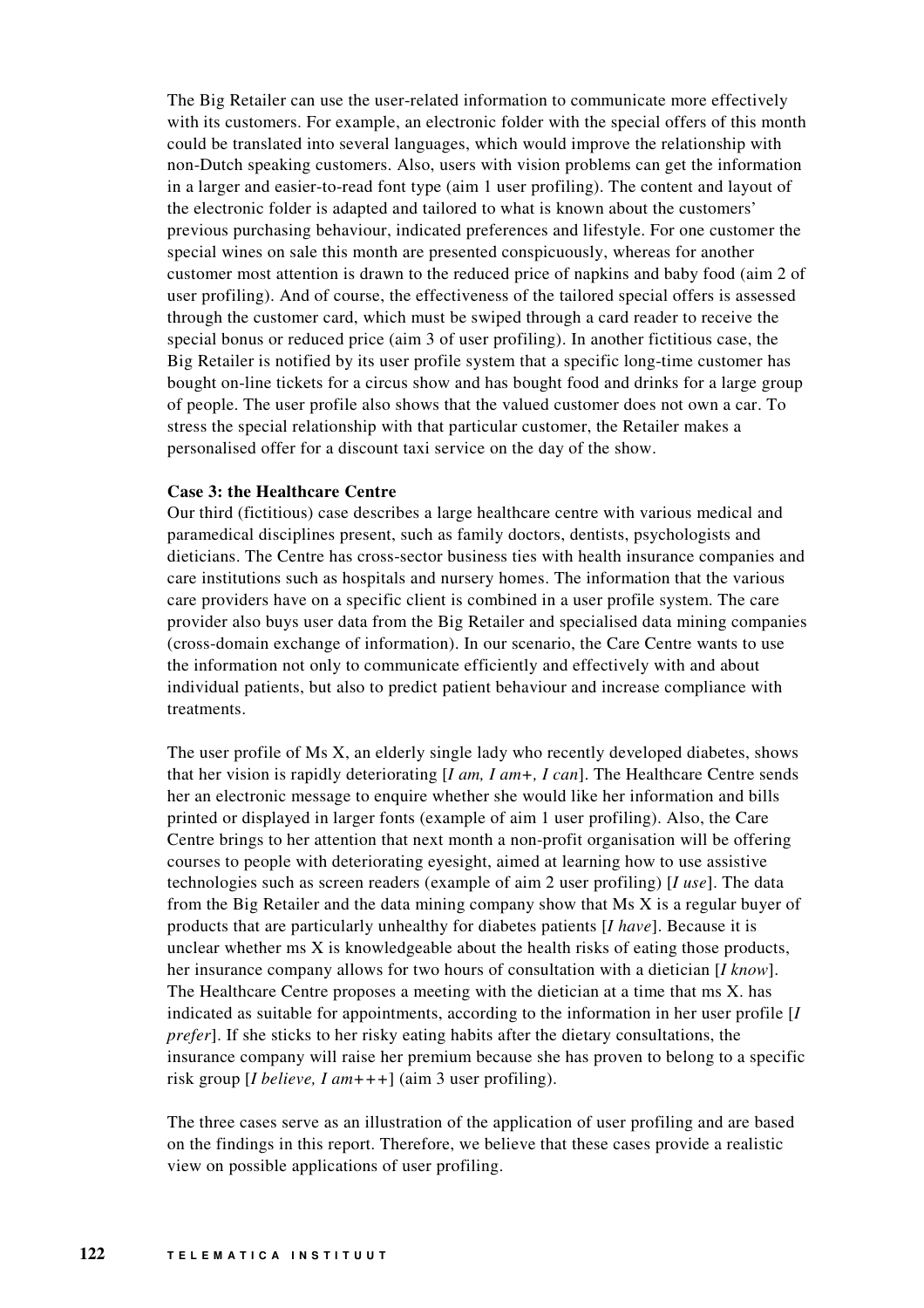# **9.3 A research agenda for user profiling**

This section will discuss the most important findings of each of the previous chapters. Based on these findings, for each chapter the most relevant questions for future research will be presented. These research questions form the research agenda for user profiling from a behavioural and organisational perspective.

# **9.3.1 Organisations: motives and constraints for user profiling**

We are in the early stages of user profiling. Until now, no specific theory on user profiling in organisations exists. It is known that user profiling might serve three aims (as mentioned in chapter 2). Although the three aims apply to both private and public organisations, there is a difference in the way various organisations can employ the technology. This is primarily due to the different conditions under which they have to operate. The public sector is bound by stricter rules of privacy and security than the private sector. Due to the heterogeneous composition of many public organisations, the application of user profiling in the public sector is more complex than in private companies. Public organisations face greater difficulties in linking the underlying data in a user profile. Moreover, the public sector cannot target a specific group through user profiling but has to give each citizen and business equal access. All these restrictions for governmental and public organisations result in the public sector lagging behind the private sector when it comes to employing user profiling.

Both the public and the private sector are confronted with a number of obstacles which impede the introduction of personalised electronic services and transactions:

- Financial and economical obstacles;
- Organisational obstacles;
- Technical obstacles;
- Legal obstacles.

# **9.3.2 Organisations: research agenda**

## *Does user profiling lead to higher returns on investment?*

Hardly any solid quantitative or qualitative evaluation of investments and returns of user profiling in the corporate sector has been found in this inventory. This calls for more descriptive surveys and empirical studies to measure the real effects of user profiling in the private sector.

## *Inventory of organisational goals and resources for using profiling*

In the same vein as the study that the General Accounting Office conducted on the data mining practices of US federal agencies (GAO, 2004), we propose a bottom line study of user profiling goals and practices in Dutch private and public organisations. This study should answer the following questions:

- What specific goals do organisations try to achieve in communicating with their clients, customers and citizens?
- What type of user-related information do they need to achieve these goals (better)?
- Which types of user-related information are already available to them?
- How would the organisations assess and measure the effects of the application of user profiles?

On the basis of this inventory, a number of scenarios could be developed, i.e. ones that can be realised within a few years' time as well as more futuristic scenarios. These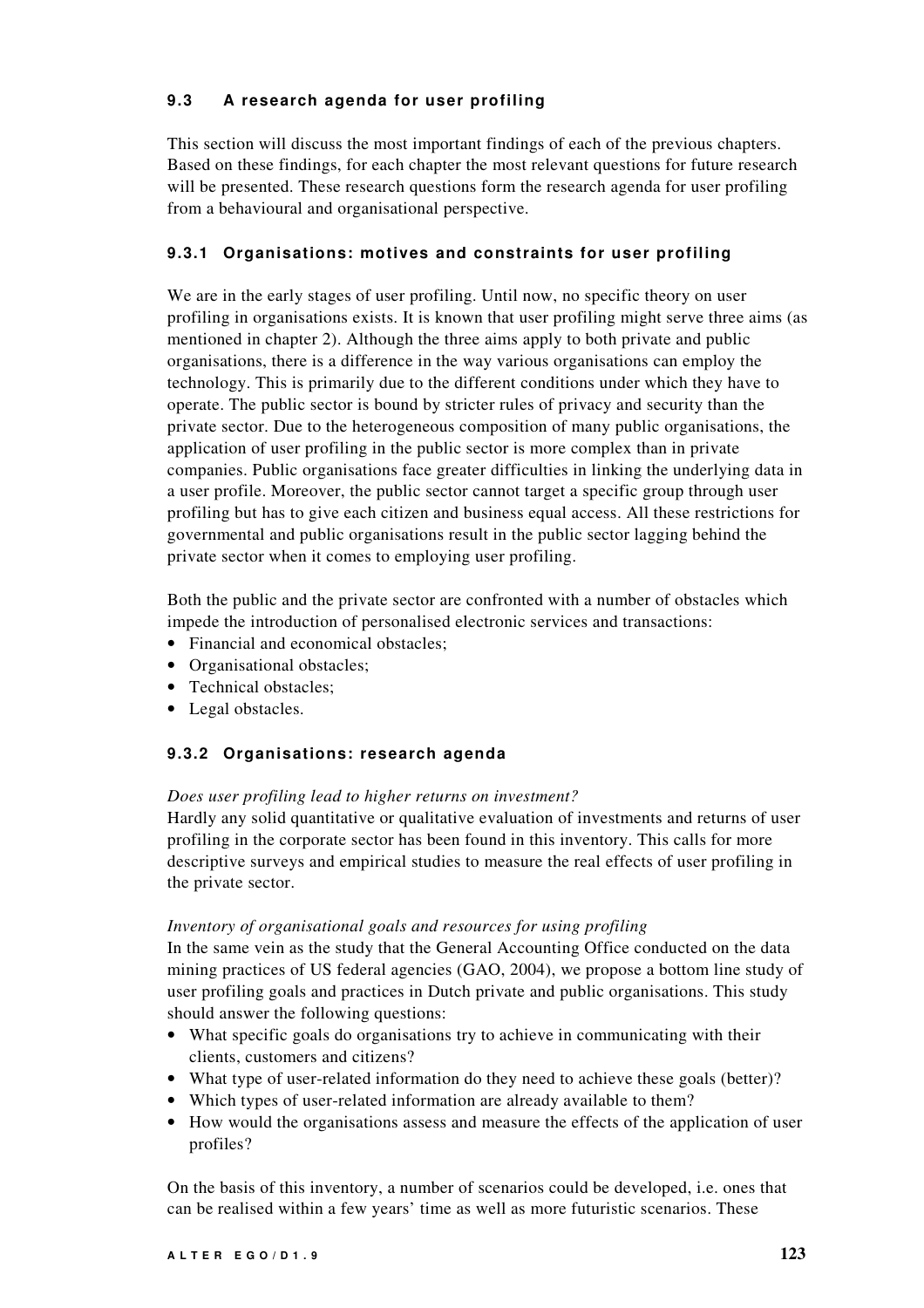scenarios can serve to investigate access, trust and acceptance issues both on the user's and on the organisation's side.

## *Barriers for cross-domain user profiling*

It can be expected that cross-domain and cross-sector user profiling create more implementation problems than within-domain user profiling. A study should reveal which (technical, organisational and user acceptance) factors define the possibilities and limitations of cross-domain and cross-sector profiling.

### *Mutual shaping of organisations and users*

User profiling is not a one-sided effort, carried out by organisations only. It is a continuing process and not an action at a fixed moment in time, in which organisations define their relations with their customers, clients and citizens. At the same time users are defining their relationship with the organisation. Users, as much as the organisations, define the success or failure of user profiling. User profiling systems and their effects develop over time. We propose to study this process of ongoing development, across sectors and domains, both on the user's and on the organisation's side.

# **9.3.3 Improving communication efficiency and effectiveness through user profiling**

Taking the ISO usability concept as a starting point, chapter 3 gives an overview of the way user-related data can be applied to increase the effectiveness, efficiency and satisfaction of ICT applications.

**Effectiveness** – It is argued that user profiles can be helpful to designers of ICT applications to ensure the effectiveness of an application, i.e. that the application offers the right functionality and content for users. From a designer's perspective, user profiles offer the basis for personas and scenarios that reflect the user's needs, circumstances and methods of working. It is not clear to what extent a far-reaching adaptation of applications in this respect is possible, neither is it apparent that adaptation is always beneficial. Human beings are to a great extent capable of adapting themselves to the (rhetorical) personas and scenarios offered in ICT applications and, in some circumstances, they might even benefit from the process of *altercasting* and learn from the roles and scenarios that are imposed by the application (e.g. in educational environments).

**Efficiency** – User profiles have already been used to adapt the content, structure and interfaces of applications to the physical and cognitive abilities and the cognitive style of groups or individuals. User profiles are applied in particular to adapt the structure and navigation system of information (in electronic documents and websites), to pre-fill electronic forms, to facilitate information searching processes, and to adjust help information to the individual needs of a user. Compared to effectiveness and satisfaction, it seems that increasing efficiency by adapting interfaces will be the most promising use of user profiles in the near future.

**Satisfaction** – It is recognised more and more that ICT (and other) products should not only be effective and efficient, but they should also satisfy affective needs of users (cf. concepts such as designing for pleasure, experience economy, and designing for fun). In chapter 3, motivation and credibility were identified as the most important needs in professional and commercial settings (entertainment is not considered here). The ARCS Model of Motivational Design, explained in section 3.6, offers a framework showing that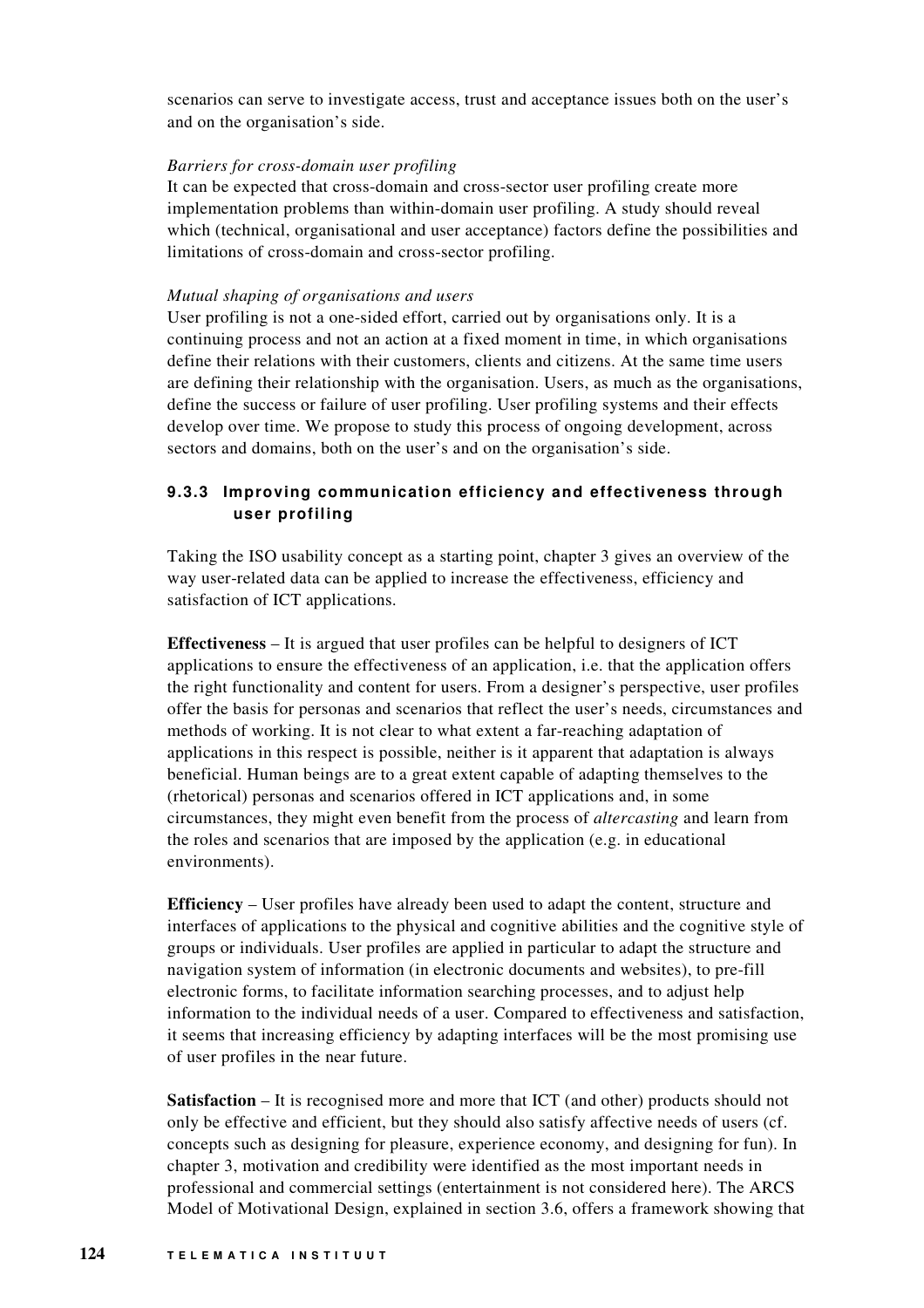motivation is related to particular user characteristics, and that attention, relevance, confidence and satisfaction-increasing strategies can be adaptively applied in interface and interaction design, as has been done in educational software, leading to increased motivation of learners. Credibility is related to user characteristics as well, and although there are no known examples of such applications, credibility can probably be increased by adapting messages on the basis of user-related data in user profiles.

## **9.3.4 Adapting communication: research agenda**

## *Efficient adaptive interaction and interface design variables*

Many aspects of the efficiency of interface and human-computer interaction are influenced by user characteristics (chapter 6). Adaptive interfaces are to some extent investigated, but mostly in educational settings. A systematic variation of various kinds of interface and interaction variables could reveal which adaptations are the most effective in the communication between organisations and their 'users'.

## *Affective and motivational design*

Rational and functional aspects indeed influence the effectiveness and efficiency of human-computer interaction, but it appears that in the end, affective factors such as motivation and credibility are crucial prerequisites for actual use. A study should be conducted to reveal the effectiveness of various motivational and credibility-increasing strategies, such as giving users the opportunity to learn more about what they already know or believe in, presenting relevant examples for specific users, or marking expertise and trustworthiness. The effects of those strategies should be studied both in initial use situations (first-time users, incidental users, inexperienced computer users) and in continued use situations (regular visitors, experienced computer users).

# **9.3.5 Inferring and predicting user behaviour on the basis of user profiles**

Consumers and users may differ in a variety of aspects, ranging from level of education and income, to personal values, preferences and cognitive styles. In the world of marketing, segmentation is used to divide a market into sub-categories, each of which can be, subsequently, targeted by different strategies. An important goal behind segmenting is either selecting those consumers with a particular relevant characteristic, and, subsequently, adapting communication to this specific group, or creating different products that meet the different needs of a variety of consumer groups. Furthermore, in services marketing it is increasingly realised that understanding particular market segments is essential for relationship marketing. Unless careful market segmentation has taken place, customers' expectations, needs, and requirements may be defined too broadly, causing dissatisfaction of a large proportion of customers. Focusing predominantly on the needs and requirements of new customers, on the other hand, may cause current customers to become dissatisfied and seek their required services elsewhere (Zeithaml & Bitner, 1996). At a time when users of electronic services are being bombarded with information, and competing organisations are but a mouse-click away, the need to infer and predict user behaviour becomes ever more urgent, not only for attracting new users, but also to retain them in the longer term. The findings in the field of segmentation are, therefore, important for the creation and use of user profiles.

In chapter 4, an overview was given of the various ways segmentation is being conducted in marketing. Geographic, demographic, behavioural and psychographic bases for segmentation and their relevance to user profiling were discussed. Whereas geographic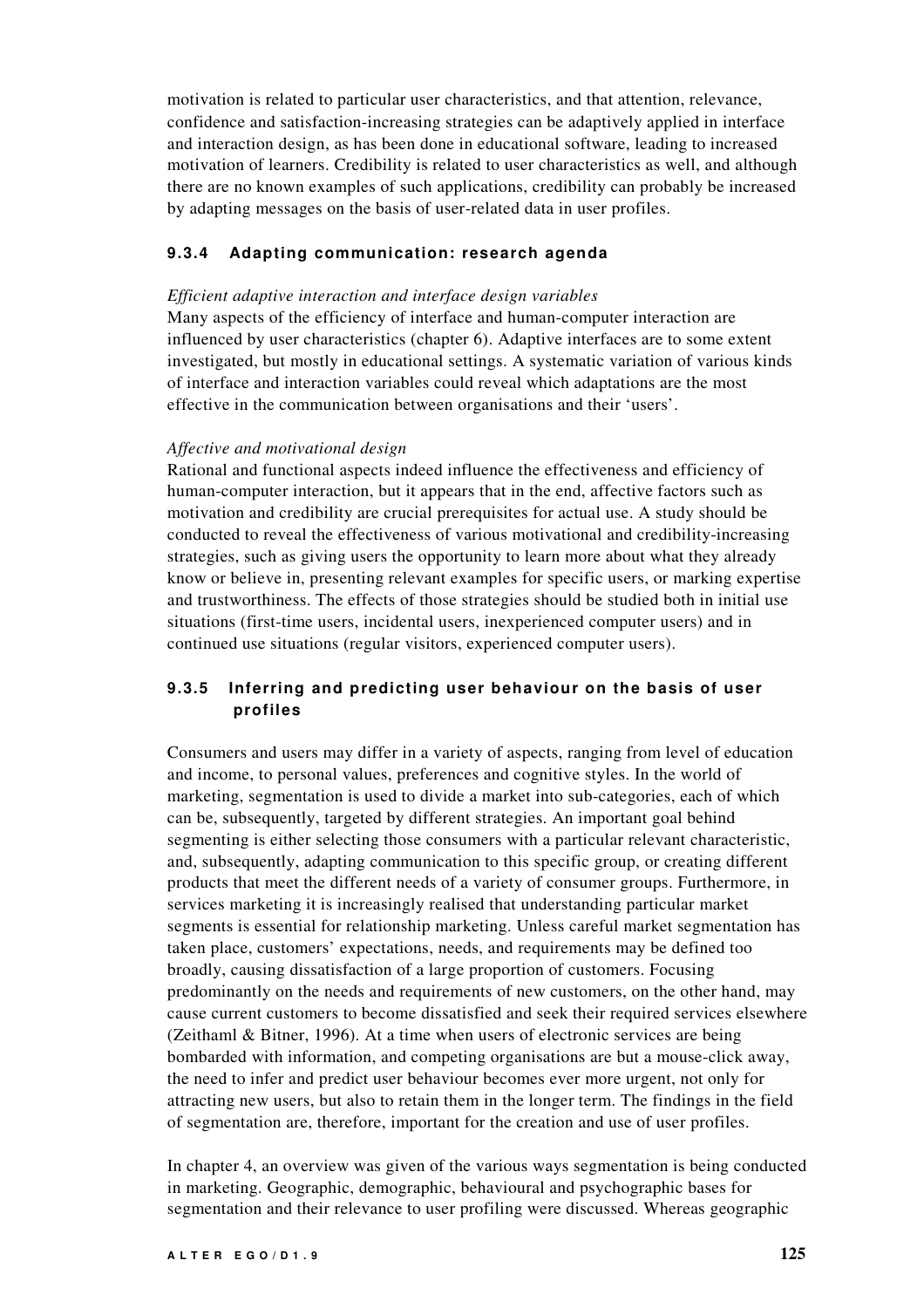and demographic segmentation can relatively easily be applied to user profiling, they often only correlate with certain types of consumer behaviour. As such, these bases for segmentation do not inform the marketer of the psychological mechanism that may account for the variations in purchasing behaviour. A drawback of behavioural and psychographic segmentation, on the other hand, is the lack of reliability and validity associated with the measurement of personality variables. Nevertheless, several researchers such as Loudon and Della Bitta (1988) and Foxall and Goldsmith (1988) have remained optimistic about the potential of behavioural and psychographic variables to infer and predict behaviour.

The field of user profiling would benefit greatly if new ways were to be found to measure psychographic variables in a manner that is reliable, valid, easy and unlikely to cause users to be reluctant to divulge information. In chapter 4, two variables, cultural orientation and birth order, were presented as examples of variables that meet these criteria.

# **9.3.6 Inferring and predicting behaviour: research agenda**

## *How to measure psychographics?*

Further research in the field of user profiling should be aimed at examining exactly which personality variables are covered when measuring psychographics and which effects these might have in terms of consumer cognition and behaviour. Self-regulation as a dominant consumer motive may be explored more fully in future research.

Furthermore, cultural orientation and birth order are just examples of variables that are promising in the context of user profiling. Future research should be devoted to finding additional variables, like the ones discussed in chapter 4. These should be easy to measure, especially in an online context (cultural orientation may be measured by asking such questions as what country the respondent has been living in, a question that is already part of regular online purchase procedures), should not lead to respondents displaying a reluctance to divulge such information (birth order and country of origin are both unlikely to invoke such reluctance), and should offer good predictive power in terms of behaviour and cognition.

## **9.3.7 Influencing behaviour on the basis of user profiles**

Tailored printed messages on the specific characteristics of individuals have been shown to be a promising communication means to persuade people to change health behaviours, compared with generic non-tailored printed messages. It is thought that tailored messages are more effective because redundant information is omitted and remaining information is more relevant to the receiver. Tailoring also seems a promising strategy for web-based health communication but effectiveness has not yet been established. Web-based tailoring has a high potential to be effective because almost immediate feedback can be provided and additional resources or web links to other resources can be made available. Although many web-based tailored applications are being developed in patient health care, little is known about their effects.

It is not clear if tailoring can be easily generalised to other situations such as marketing. It is hard to collect reliable information about personal opinions, necessary for tailoring. Incomplete or inaccurate information might lead to tailored offers that do not match the expectations and preferences of the consumer, and hence can become counterproductive for user profiling.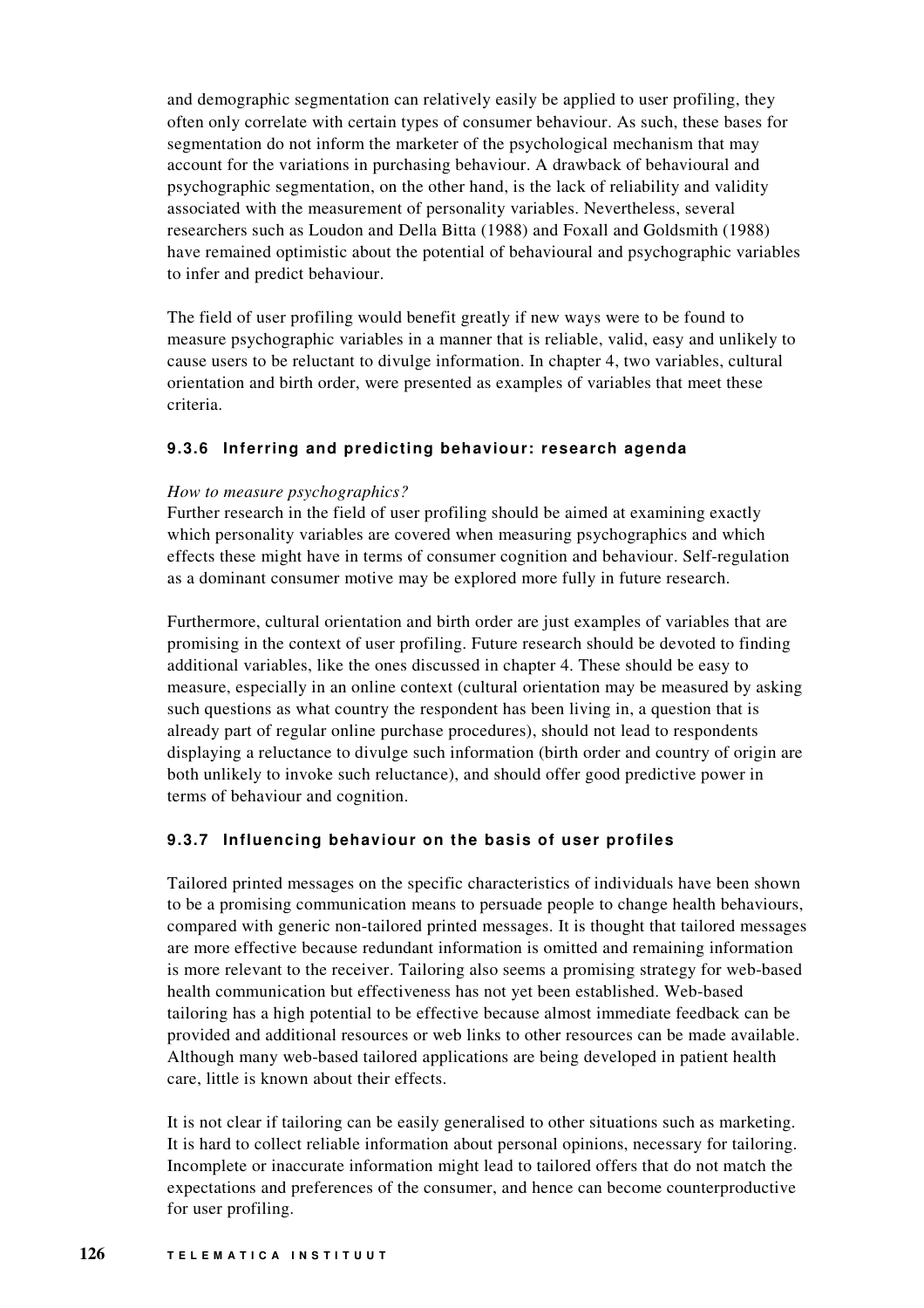## **9.3.8 Influencing behaviour: research agenda**

#### *To what level and on which variables should messages be tailored?*

Most studies that have evaluated tailored health messages have compared these messages with generic messages. We do not know from these studies to what level (group, individual) messages should be tailored. Messages are often tailored to stages of change and personal knowledge and beliefs. From most studies it is not clear to what extent these variables have been used to tailor the messages. Perhaps the persuasiveness of messages can be improved if also personal emotions are taken into account. It is important to investigate in which situations, for which behaviours, which of these variables should be used for tailoring messages to persuade people to change their behaviour.

#### *Can tailoring be generalised to other situations*?

Tailoring has mainly been used in health communication. It has to be investigated to what extent tailoring can be used in other situations, such as marketing to influence the behaviour of consumers. Important questions are if and to what extent people are willing to provide organisations with the required information about their personal beliefs and preferences; and to what extent inaccurate information might lead to mismatched tailoring of communication and products, and what the consequences of mismatches are.

#### *How can web-based tailoring and user profiles be used in patient care?*

Although many web-based tailored applications are being developed in patient health care, little is known about their effects. Combining medical data of patients with assessments of patients' knowledge, beliefs, emotions and health behaviours, such as compliance with treatment advice, coping and self-management in a user profile, can be used to provide patients with tailored feedback through, for instance, a secured personal webpage. It has to be studied what the benefits are for patients, which patients want to use these kinds of application, what kind of information should be included in the user profile, and to what extent other additional resources (web links, discussion forums, opportunities to ask questions by e-mail) should be offered.

## **9.3.9 Access as a condition for effective user profiling**

User access to ICT is a primary condition for effective application of user profiling. It is not limited to the possession of ICT, access is also about the motivation and the skills to use ICT. Three groups of users can be distinguished, according to the intensity of usage and acceptance of applications that take advantage of user profiles. Probably, these groups do not differ significantly from those that use and accept ICT and new media in general. There are no reasons to suppose that the divide in use and acceptance of user profiles will differ from the existing 'generic' digital divide.

The first group is the **information elite**. The information elite consists of active information seekers and communicators, strongly motivated to use the digital media. They have complete and multi-channel physical access, and are experienced users who possess the required operational, information and strategic skills. They might be the ones most interested in user profile applications, but they are also the most critical users. They are able to judge their assets because they have the strategic skills that are necessary for a serious input to 'informed consent'. Several niche markets of user profiling applications can be explored for the information elite.

The second group is the **electronic middle class**. About 55 percent (the majority) of the population in developed high-tech societies has access to the digital media, usually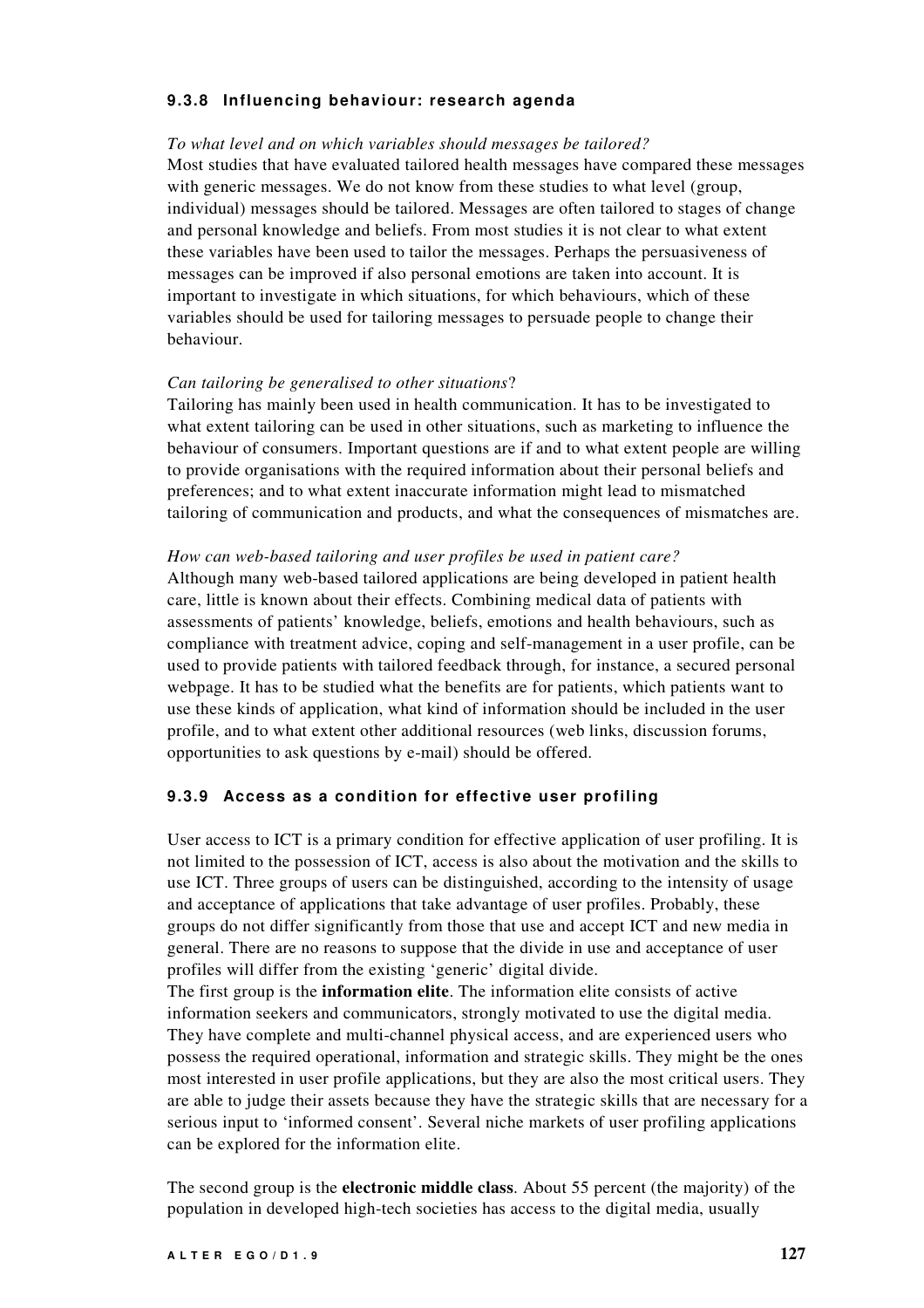through only one or two channels (at home and at work). They use the digital media only for a few purposes, first of all for entertainment and secondly, for simple applications of information, communication and transaction. Only very basic, highly accessible, user friendly and trustworthy user profiling applications will attract their attention, which are consequently the only applications that are appropriate for a mass market. The mass market population will need consumer organisations and other intermediaries to support them in giving informed consent regarding user profiling.

The third and final group consists of the **digital illiterates**. The unconnected and the non-users form about one third (30%) of the population in developed high-tech societies. With no access to computers and the Internet, they only use digital media such as televisions, telephones and audio-visual equipment. Within this group, the elderly (over 65), unemployed women, people with little education, people with a low income, disabled people and migrants or members of ethnic minorities are over-represented. A large proportion of these groups lacks the motivation, the resources and the skills to use computers, the Internet and complicated other digital media. All the conditions for user profiling applications are simply absent among this part of the population. This is an important issue for government services in particular, as they are supposed to reach the entire population. Solving this problem requires additional effort in providing basic public access sites (of computers and the Internet) with service staff.

## **9.3.10 Access: research agenda**

#### *Identification of the different groups*

It is likely that, given the differences between the groups, not all groups are equally eager to adopt user profiling and to make use of it. The information elite is likely to accept user profiling, but will most likely be critical concerning aspects like privacy and control. The digital illiterates might not even be able to engage in user profiling. For user profiling to be a success it is essential that the three groups are identified in detail. Research should address the factors that have led to the 'digital divide' in computer and Internet usage and test the applicability of those factors to user profiling.

#### *How to create acceptance among the different groups?*

Digital illiterates differ from the electronic middle class and the information elite. This might imply that different strategies are needed to persuade the various groups to engage in user profiling. A survey focusing on the factors that determine the acceptance of user profiling with both users and organisations might reveal the differences between the different groups. Results of this study might help in creating different persuasion strategies and thus enhance the success of user profiling. Besides this, the results might help to identify those groups that are certainly not willing to accept user profiling.

#### *How to create informed consent?*

Informed consent can be an important means to reduce the influence of factors impeding the acceptance of user profiling (trust, privacy concerns, control, etc.). Although it might seem easy to inform users and to gain their consent, this might not be the case. Not all people are able to interpret information and not everybody is able to come to a founded decision. Explorative research should address the factors influencing the effectiveness of informed consent and the importance of those factors for different users.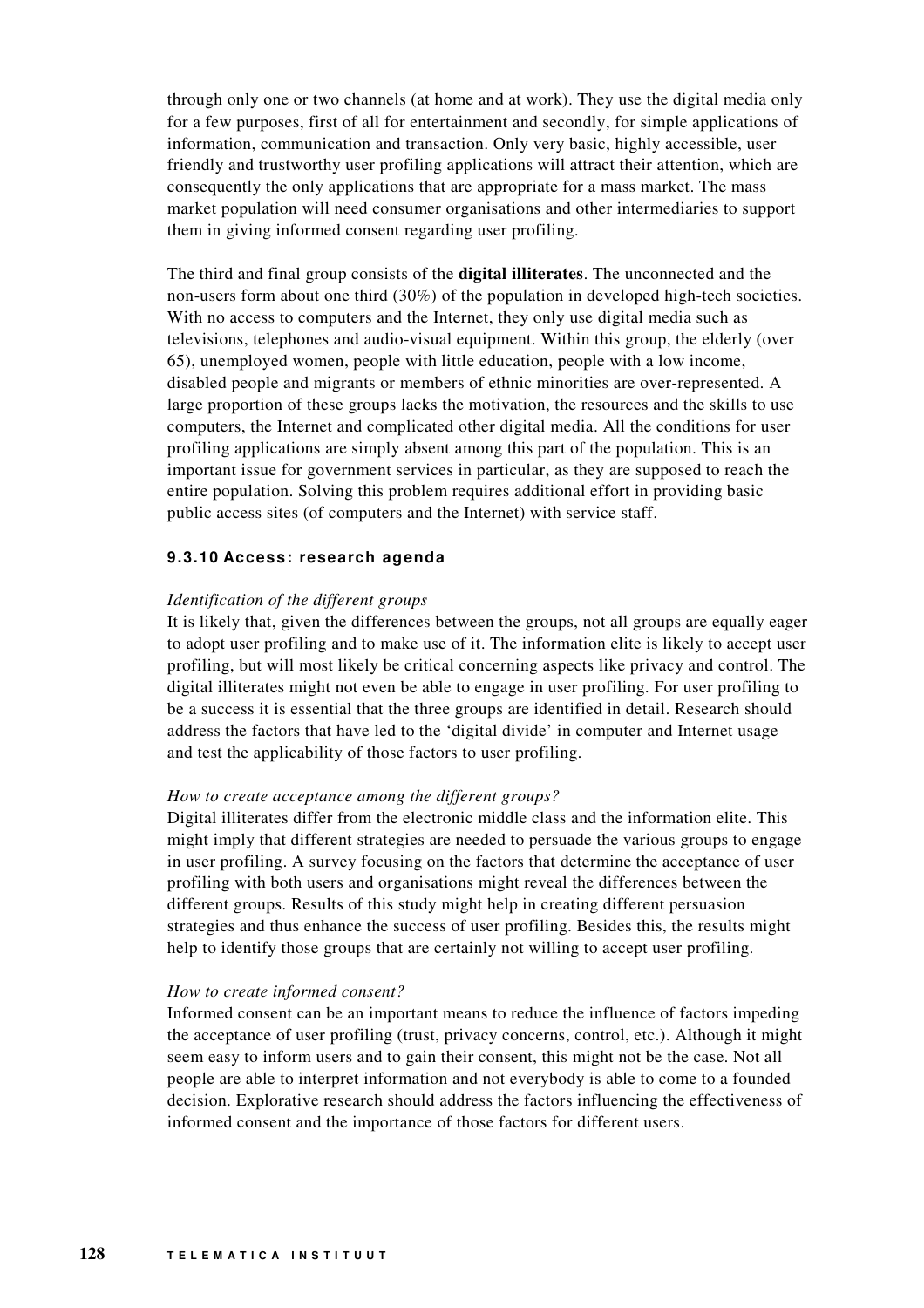# **9.3.11 Trust as a condition for effective user profiling**

Trust is generally considered to be a mechanism that reduces feelings of uncertainty or risk that customers, clients or citizens might experience, and, as such is a relevant issue especially in the service industry, both off- as well as online. A sufficient level of trust is necessary for transactions to run to a satisfactory completion, and for information to be duly accepted. Simlarly, trust is highly relevant to all actors who wish to construct user profiles in order to enhance the efficiency of online interactions. Requesting, collecting and storing user information is likely to cause uncertainty; users feel exposed to the risk that their personal data are out in the open, for everyone to take advantage of.

Of all types of trust that were discerned in chapter 7, organisational trust and system trust are of particular importance to the implementation and acceptance of user profiling. Online interaction with an organisation involves both the organisation itself, as well as a system which enables this interaction. Low trust in either the focal system or the organisation may well have important consequences for the user's willingness to divulge information that can be used to build a user profile.

Both organisational trust and system trust can, to a certain extent, be viewed as special cases of social or interpersonal trust. Whereas the application of such trust antecedents as value similarity and intentionality to organisations is an easy step to take, however, for trust in systems such attributions are less readily accepted by researchers. Nevertheless, as follows from the discussion of relevant literature in chapter 7, applying human-like concepts to systems is by no means far-fetched.

Several factors that are likely to influence trust in organisations and trust in systems were identified in chapter 7. As both types of trust are largely based on theories on interpersonal trust, quite a few of these factors apply to both system as well as organisational trust. One important antecedent shared by both types of trust is predictability or consistency. This is the very first step in the development of trust. The next step would be the inference of characteristics such as reliability, dependability, competence and capability. At a yet higher level, concepts such as value similarity, intentionality, benevolence and integrity may come into play. Organisations who want to increase user trust, either in the organisation itself or in the (online) systems utilised by them should consider these factors. Organisations would be wise to make information about their values, intentions, etc., explicit, to prevent users from engaging in uncontrollable and unpredictable inferential processes themselves.

Other factors, specifically aimed at countering low initial trust in e-commerce settings, are such aids as recommendations, endorsements and perceived website quality. Although these factors are mentioned in system trust literature, and not in that of organisational trust, it is not unlikely they apply to the latter as well.

## **9.3.12 Trust: research agenda**

#### *How to measure accurate levels of trust?*

Perhaps most importantly in the context of user profiling, future research should aim at developing ways in which a user's level of trust can be estimated with a reasonable degree of accuracy. One could simply supply a rating scale once a site is opened by a user, but this approach is both too obtrusive as well as cumbersome. Such an estimation should, ideally, take place unobtrusively, so as to not interfere with the ongoing interaction, and to prevent the user from becoming aware of what is being measured.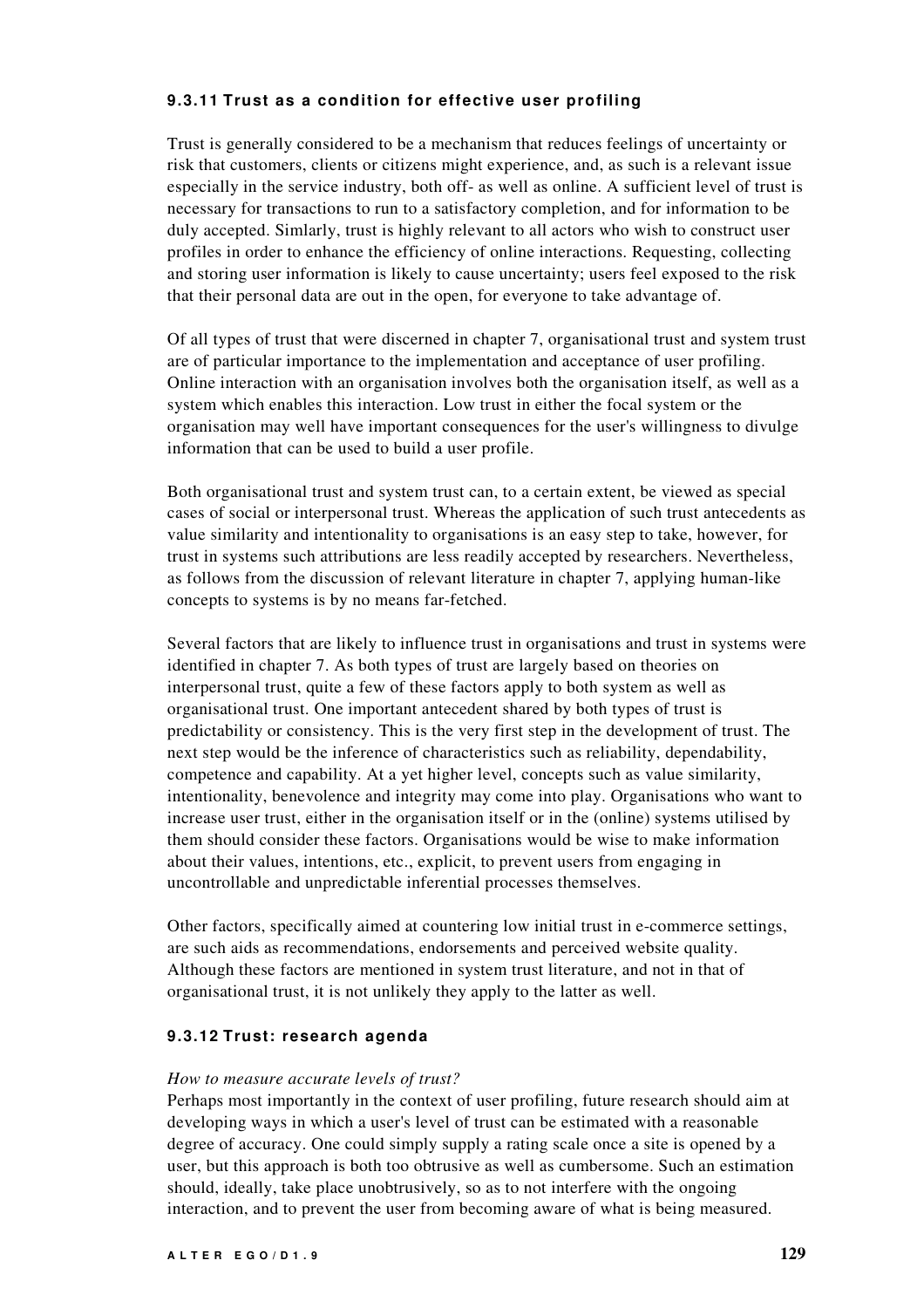This could perhaps be done by recognising the signalling function of some elements of the user's interaction with the application. For instance, checking the privacy policy or refusal to leave an e-mail address could well be indications of low user trust. Extensive research should address which online behaviours provide valid signals for low user trust, whereas great care should be taken to avoid the possibility of misinterpretation of such signals; a low-trust individual mistakenly categorised as a high trust user is almost sure to exit the online interaction.

#### *What factors determine trust?*

Research on what influences trust and how one can intervene when user trust is low should take place both at the level of the application (system trust) as well as at the organisational level. One could, for instance, examine the role of users'perceptions of company values or interests in relation to their own. Possibly, this causes differences in the effect on trust of communication by profit organisations on the one hand, and nonprofit organisations on the other. The profit-maximising impression consumers may have of companies may provide a weak basis for trust to grow on as consumers have entirely different interests, i.e. getting value for money. Companies or organisations that are not perceived to have profit as their top priority might be given much more credence.

#### *Trust and computer-mediated communication*

Further research should also try to unravel whether users engaged in computer-mediated communication perceive the application merely as an intermediary between them and the company, or as an isolated object to which trust and human-like characteristics can be attributed. If applications are treated as if they are more or less stand-alone systems, interventions aimed at increasing trust in the organisation rather than the application could reasonably be expected to be less effective than interventions targeting an increase in system trust. When an application is regarded simply as a means to interact with the organisation, i.e. as a mere extension of the latter, however, it seems worthwhile to invest in the organisational image.

#### *Does trust carry over?*

A related topic concerns the possible carry-over effects of trust. Possibly, if a user trusts an organisation to live up to its promises, this trust may cause the user to have more trust in the application as well (e.g. see Doney et al., 1998). Perhaps, this carry-over effect might also work in the other direction: trustworthiness of an application could also reflect positively on the organisation that created it. Sitkin and Roth (1993) have argued, however, that trust may not simply generalise across different tasks or situations. It would be useful to investigate under what circumstances trust is transferred from organisation to application and vice versa, and how.

#### *The impact of system failures on trust*

Another line of potentially fruitful research concerns the possibilities to mitigate the impact of system failures. The occurrence of system failures, such as transaction mishaps or supplying users with inaccurate information, cannot be fully prevented. However small, such failures may reverberate disproportionately in the user's subsequent judgements regarding that system. Users expect automated systems to be near perfect, i.e. they have a schema in which automation produces virtually no failures. Failures that do occur, however, conflict with that schema, and, consequently, are highly conspicuous. The decrease in trust and discarding of system advice that may thus occur might be prevented, however, by a sense of understanding. In other words, if users come to understand the system, they may have more trust in its capabilities, which may make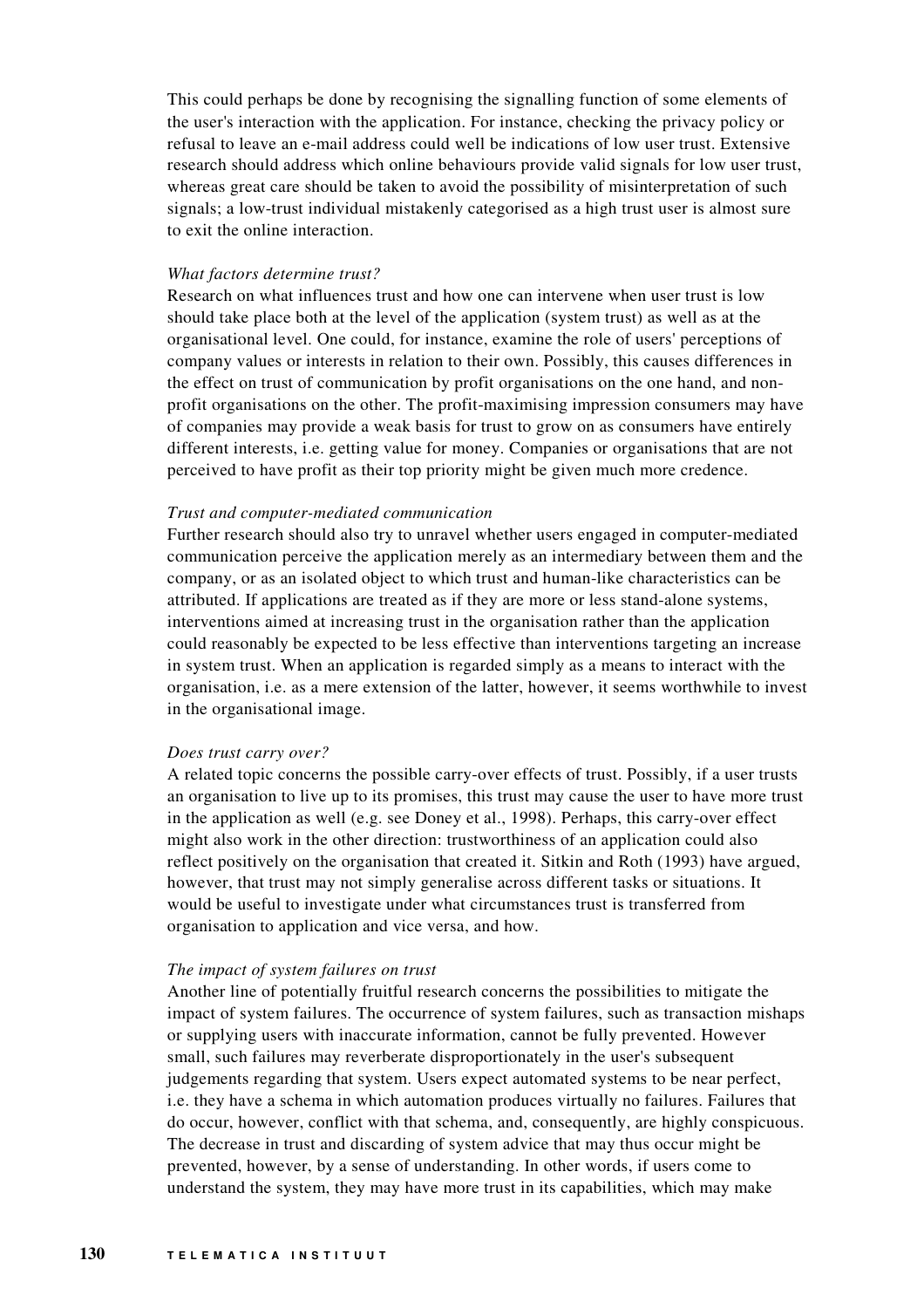their trust levels less susceptible to occurring failures. Research should address the question how such understanding can be brought about.

### **9.3.13 Acceptance as a condition for effective user profiling**

Chapter 8 discussed acceptance issues concerning user profiling. Acceptance is a complex issue that transpires through the whole user profiling framework. Users and organisations have to accept each other, ICT has to be accepted and finally the user profile has to be accepted. Acceptance is a continuous process that does not stop when the decision is made to adopt user profiling. People are unstable in their preferences and behaviour, so it might well be possible that an individual accepts the use of his userrelated information at a certain point in time, for example because it offers direct benefits, but is not willing to accept it at another time. Organisations should therefore pay attention to user acceptance throughout the creation, implementation and use of user profiles.

Acceptance is determined by numerous factors. Theories focusing on acceptance suggest factors that possibly play a role, such as perceived relative advantage, uncertainty and perceived usefulness. The most current studies on acceptance point to factors such as perceived risk, the need to be in control or the level of computer experience that might influence the acceptance of new technologies in general and user profiling in particular.

A few factors are especially relevant to acceptance. These are the factors that should be addressed in research before the initiation of the user profiling process.

The first factor is **trust**, which has been extensively discussed in chapter 7. Trust is an essential (perhaps the most essential) prerequisite for acceptance of user profiling. A second factor is **control**. Users want to be in control of the data that are being stored in the profile, or at least have the perception of control. The third factor, which is closely related to both trust and control, is **privacy concern**. Violation of user privacy is one of the most common fears of users of the Internet, continuously fed by privacy invasions of commercial parties in particular. A vast majority of the users want their privacy to be guaranteed. The fourth factor is **motivation**. User profiling requires a certain amount of input from the users, not only in order to provide data, but also to accept user profiling. The fifth and final factor is **emotions**. One of the main constraints of the traditional behavioural and acceptance theories is that they assume rationality (see section 9.4.4). More recent research has brought to the fore that behavioural processes are not completely rational, but are at the same time to a large extent determined by emotions.

Chapter 8 also discussed **Informed consent** as a condition for effective and hence successful user profiling. Informed consent should be seen as a solution to overcome the obstacles that various factors create for the acceptance of user profiling. Organisations should aim at obtaining informed consent from users regarding the use of their data for user profiling systems. This will not only increase acceptance, but will also smoothen the user profiling process, because there is mutual consent about this process.

## **9.3.14 Acceptance: research questions**

## *What is acceptable, what is not?*

Many different factors and variables influence the acceptability of user profiling. In a series of simulations, representatives of future users of user profiling (both organisations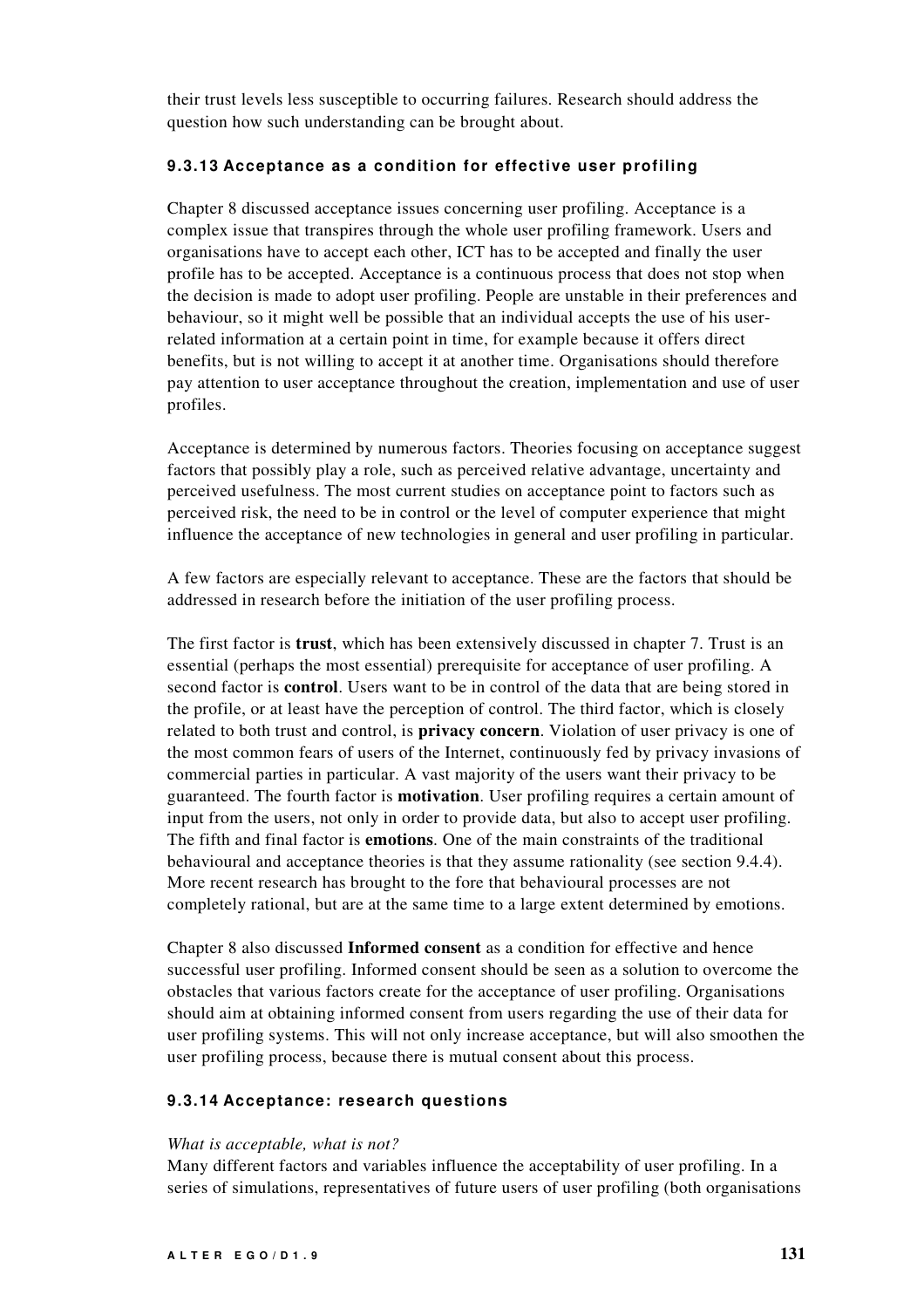and customers, clients or citizens) would be confronted with each of these factors and variables and asked to indicate what is still acceptable to them, and what is not.

The factors and variables could be placed on dimensions that are to be manipulated to find out the limits of acceptance. Examples of those dimensions are:

- Type of user-related information that the system is working with; at one end of the spectrum we would place user profiling systems (for example) just using Identifying information [*I am*], at the other end systems using information about the user's personality [*I am++*].
- Source of user-related information: at one end we would find user profiles that are explicitly provided by the users themselves, against profile information inferred from previous user behaviour.
- Application domain: at one end the user-related information is applied by an organisation for the public good (such as a health or welfare organisation), at the other end the information is used for commercial purposes.
- Aim of application: at one end of the spectrum the user profile is used to improve communication between organisations and users, at the other end the user profile is used to monitor and change user behaviour (e.g. for surveillance or compliance with the law).
- Control over the user profile: at one end the user profiling system is filled, maintained and controlled by the users themselves, at the other end the control would be located within an organisation (trustworthy third party - commercial enterprise).

## *Exploring the dimensions of informed consent*

Informed consent is a term that has its origin in the health domain. We need to investigate its applicability for the use of personal information. Which factors determine informed consent as an effective means to create acceptance of user profiling? Do people understand consent? When do we call someone 'informed'? Do people weigh the consequences of the information and their consent? Both qualitative and quantitative research methods might be used to explore the dimensions of informed consent.

## *Emotional factors influencing acceptance.*

More and more, researchers have come to know the importance of emotions in behavioural processes. People behave all but rationally and processes of behavioural change are not as straightforward as assumed. Research should address the emotional factors that influence acceptance. Although it might be difficult to simulate emotions in a series of experiments, scenarios and cases might be useful ways to confront people with emotions and test their reactions.

#### *Acceptance and trust as processes, but what process?*

As shown in both chapters 7 and 8, the creation of trust and acceptance are not limited to a single moment in time. Trust and acceptance establishment can be considered processes that do not stop when user profiling is initially implemented. During the use of profiles, trust might increase or decrease and the same also applies to acceptance. How do these processes work? What stages do these processes consist of? These questions should be addressed in longitudinal research projects, measuring trust and acceptance levels and their determining factors.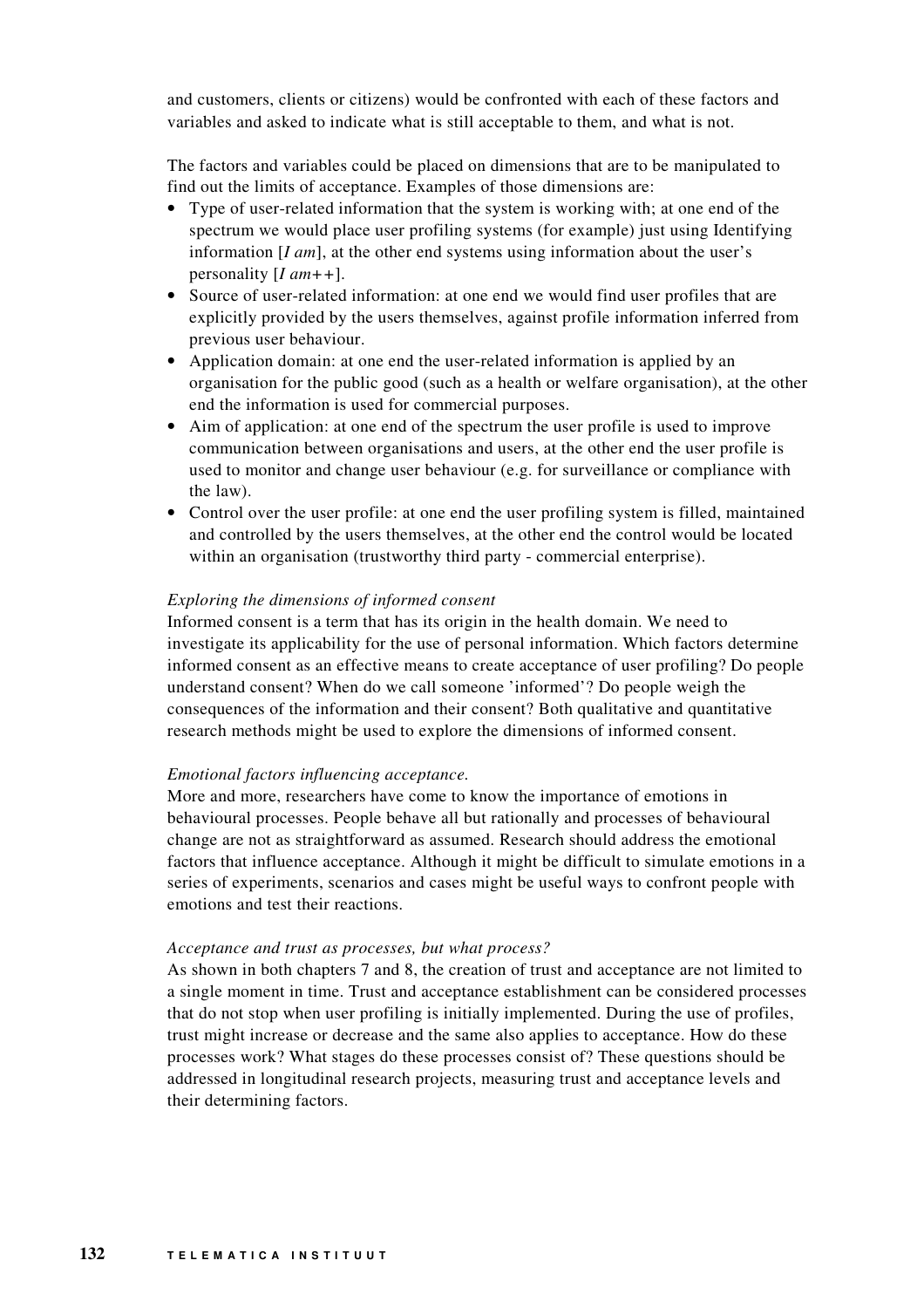# **9.4 Constraints and limitations of User Profiling**

Although user profiling has potential benefits to both users and organisations, success for organisations and benefits to users are by no means guaranteed. The next paragraphs will discuss some drawbacks and limitations of user profiling and the user profiling process.

# **9.4.1 Concerns about privacy violation**

As shown in chapters 7 and 8, privacy is an important topic in user profiling. Violation of privacy is one of the most important concerns of internet users. As much as 70-84% of all participants in various surveys indicated that privacy concerns made them reluctant to divulge personal data. They are especially aware of privacy issues concerning personal data such as name, address and income. Also, 24-34% of people in the surveys indicated to have provided false or fictitious information when asked to register (Culnan & Milne, 2001; Fox et al., 2000), because of concerns about privacy violation. In commercial contacts (online shopping) those privacy concerns play an even more important role than in other systems for tailoring information or communication. As much of 91% of respondents indicated that they were concerned about businesses sharing user data for purposes other than the original purpose for collecting the data (UMR, 2001). Although many internet users are not well-informed about the means of collecting usage data (web surfing behaviour data), such as spyware and cookies, almost everybody (91%) indicates feeling uncomfortable about being tracked across websites (Harris Interactive, 2000).

All these figures indicate that privacy and personal data security are of the utmost importance to almost all Internet users. However, this does not mean that they understand the implications of their concerns and act upon it. Only 10% of respondents in a survey had their browsers installed in such a way that it rejected cookies (Fox et al., 2000). In a study of Spiekermann et al (2001) even users with self-reported strong privacy concerns readily disclosed personal and sensitive information on a website. Although people express concern about privacy, they easily relinquish privacy because of convenience, discounts and other incentives, or through a lack of understanding of the consequences. Obviously there is a difference between concerns and attitudes on the one hand and actual secure behaviour on the other.

The privacy concerns of users imply that organisations should approach the process of user profiling with extreme caution. Effective user profiling depends on the correctness of information and on the willingness of users to provide the organisation with data. Creating trust, giving users control and requesting informed consent might solve the privacy issue to some extent. Also technical solutions, such as good privilege regulations, could help to secure privacy and thus to reduce privacy concerns. The organisation, as the initiator of collecting user data and user profiling, should take the initiative to protect and secure the users' privacy.

# **9.4.2 The risk of stereotyping**

Although most user-related data are collected at the individual level, the goals of organisations are often better served when users are treated as groups (market or customer segments) which share a number of characteristics. Grouping (segmentation) easily leads to annoying stereotyping, because it is based on inferences. Let us, for example, assume that most women over fifty have limited computer skills and experience computer anxiety. Even if that is a solid fact, it is very annoying for those women over 50 who *are* experienced computer users and do not experience computer anxiety at all to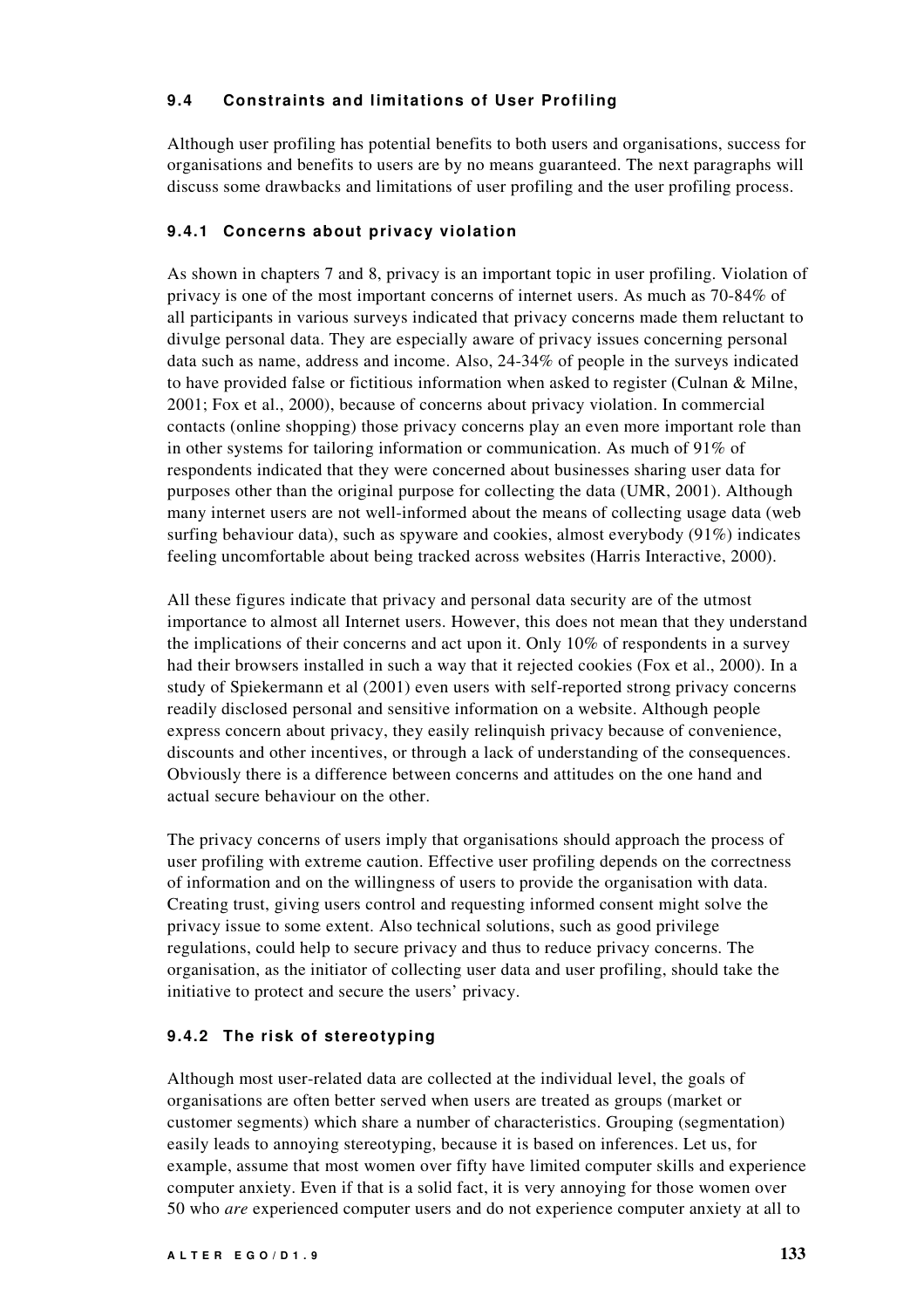be addressed as if they do. The underlying stereotype ("As you are a woman over fifty, you probably don't know much about computers and are pretty unsure about it") will have a negative and adverse effect on the relation between organisation and the individual user. The negative effects of stereotyping can be attenuated by subtle formulations and by explanations of the inference pattern ("We have noticed that many women of your age don't feel too confident with computers. If that's the case for you, then you might be interested in…').

# **9.4.3 Inconsistency in user preferences and behaviour**

Collecting user preferences and behaviour in user profiles and then applying them in new situations is based on the assumption that users are consistent and predictable in their characteristics and behaviour, and hence that future behaviour can be inferred from data on current behaviour. But behaviour and preferences are unstable, and often influenced by all kinds of external variables. The user that in the morning logs in as a scientist, who searches the online book store catalogue for the newest engineering publications, might in the evening use the same catalogue for finding cult horror DVDs or poetry for children. One and the same consumer can prefer extreme sports activities one day and laid-back leisure the next. Preferences, attitudes and values expressed when prompted (for example, when creating a user profile) are not necessarily the attitudes and values that govern actual user behaviour. That makes predicting preferences and behaviour on the basis of implicit or explicit information about other preferences or previous behaviour a risky business. Even if we can distinguish different factors explaining behaviour which correlate highly, those factors often do not explain or cause one another.

## **9.4.4 Limitations of behavioural theories: Bounded rationality**

In the chapters of this report various theories have been discussed, such as the Elaboration Likelihood Model and the Theory of Planned Behaviour (chapter 5), and the Diffusion of Innovations theory and the Technology Acceptance Model (chapter 8). These theories share one important limitation: they are all based on the assumption that behaviour is a repertory of rational and intentional actions. In most behavioural and social science studies it is implicitly assumed that people are rational beings and that their behaviour can be explained by intentions, which are formed by knowledge, arguments, understanding of the situation, thoroughly processed experiences, and comprehensive views of the world. But we know this is not the case. Much of our behaviour is irrational, formed on the spur of the moment, caused by emotion rather than cognition, aimed at avoiding mental effort, and influenced by processes or events that remain hidden from our consciousness. The very nature of those factors influencing behaviour makes them very hard to investigate. This report, and the research on the attitudinal aspects such as trust and acceptance in general, is biased towards factors that we feel we can explain, predict and manipulate in experimental studies. But the rationality of behaviour is bounded, and we risk overlooking all those non-rational, unintentional factors that cause us to behave in certain ways.

Bounded rationality has already been investigated in the context of economical (purchase) decisions, for example by Noble Prizewinners Simon (1957) and Kahneman (2002). Research has shown that, for example, norm-conforming behaviour does not fall within the confines of rational behaviour (Elster, 1989). Research on user profiling should not only focus on identifying and predicting rational and intentional behaviour, but also on the role of emotions and irrationality.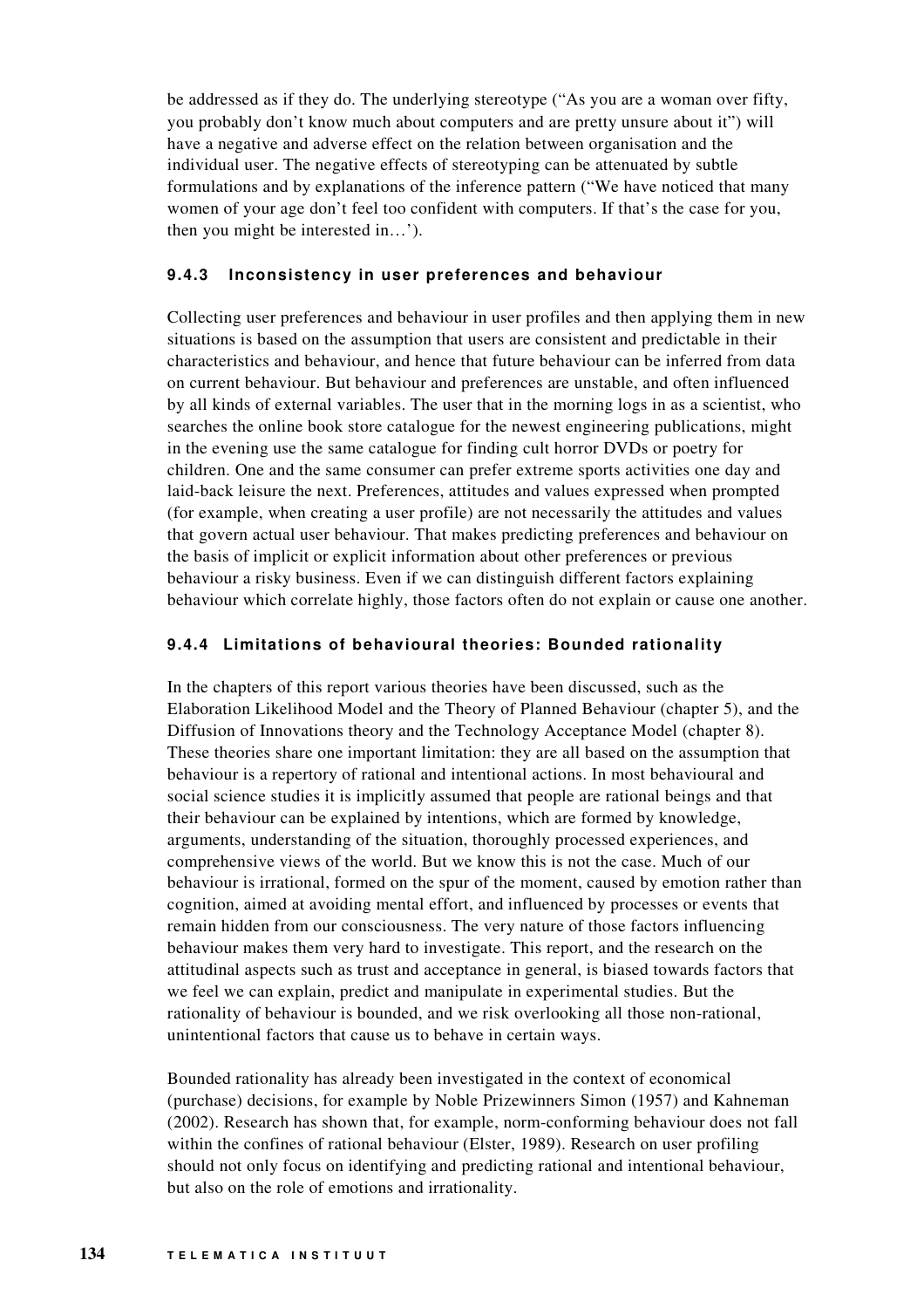# **9.4.5 Limitations of acceptance theories: Adoption is not a moment but a process**

In chapter 8 (acceptance) two theories have been discussed that focus primarily on the acceptance of new technologies: the Diffusion of Innovations Theory and the Technology Acceptance Model. These theories are useful in studying the process of acceptance of innovations (new technologies) and provide a useful tool for identifying the factors that influence these processes. The two theories, however, share an important limitation. They both focus on the moment of adoption of the new technology, and pay less attention to other acceptance issues, such as the implementation of the innovation or its use over time. Although the Diffusion of Innovations theory describes the entire Innovation-Decision process, the focus of the theory is on the (initial) Knowledge and Persuasion stage of the model. Most previous studies that focused on technology acceptance from the perspective of the Diffusion of Innovations Theory, only investigated the moment of adoption and the motives of users to adopt an innovation. The Technology Acceptance model focuses entirely on the moment of adoption. That means that the model is useful when answering the question which behavioural determinants influence the decision to adopt (accept) a new technology. However, the problem with user profiling is that it is not just about adopting one single technology. Acceptance involves the entire user profiling process. The user and the organisation have to accept each other, user profiling as a phenomenon has to be accepted, the technology has to be accepted, and finally the use of the profile has to be accepted, both initially and for a longer period of time. Using the existing theories to explore the acceptance of user profiling is in many ways promising, but studies must accommodate for the limitations thereof.

## **9.5 Preliminary recommendations for organisations**

Based on the state of the art in behavioural and organisational research on user profiling, a number of preliminary recommendations can be made. These recommendations are intended for any organisation that is considering to apply or is already applying user profiling. This section will discuss the five most important recommendations.

Our first recommendation is to **place users' interests at the heart of the decision process**. User profiling is a process that affects both the users and the organisations involved. It is not only the organisation that has an interest in user profiling. The use of a user profile must be motivating for users, as well as relevant and rewarding. Smoother communication, better (tailored) information, customised services and products are some of the benefits that users might experience. Paying explicit attention to users' interests rather than only to the organisational goals might be beneficial to the organisation. When users are involved in the decision and design process and are taken seriously, their motivation, trust and acceptance regarding user profiling might increase. If organisations cannot devise user benefits that can be clearly assessed and clearly communicated to the users, we advise against the application of user profiling in business processes.

Our second recommendation is to **create and manage trust**. Trust is the most important prerequisite for the effectiveness of user profiling. Trust may be established and maintained when organisations apply an open and honest information and communication strategy about their ambitions and plans regarding user profiling. Closely related to trust are **control** and **privacy** issues. However, trust is not only created and fortified by direct interaction with the ICT application and the user profiling system, but also by all other contacts with and information about the organisation. Creating and managing trust must occur within and outside the context of user profiling.